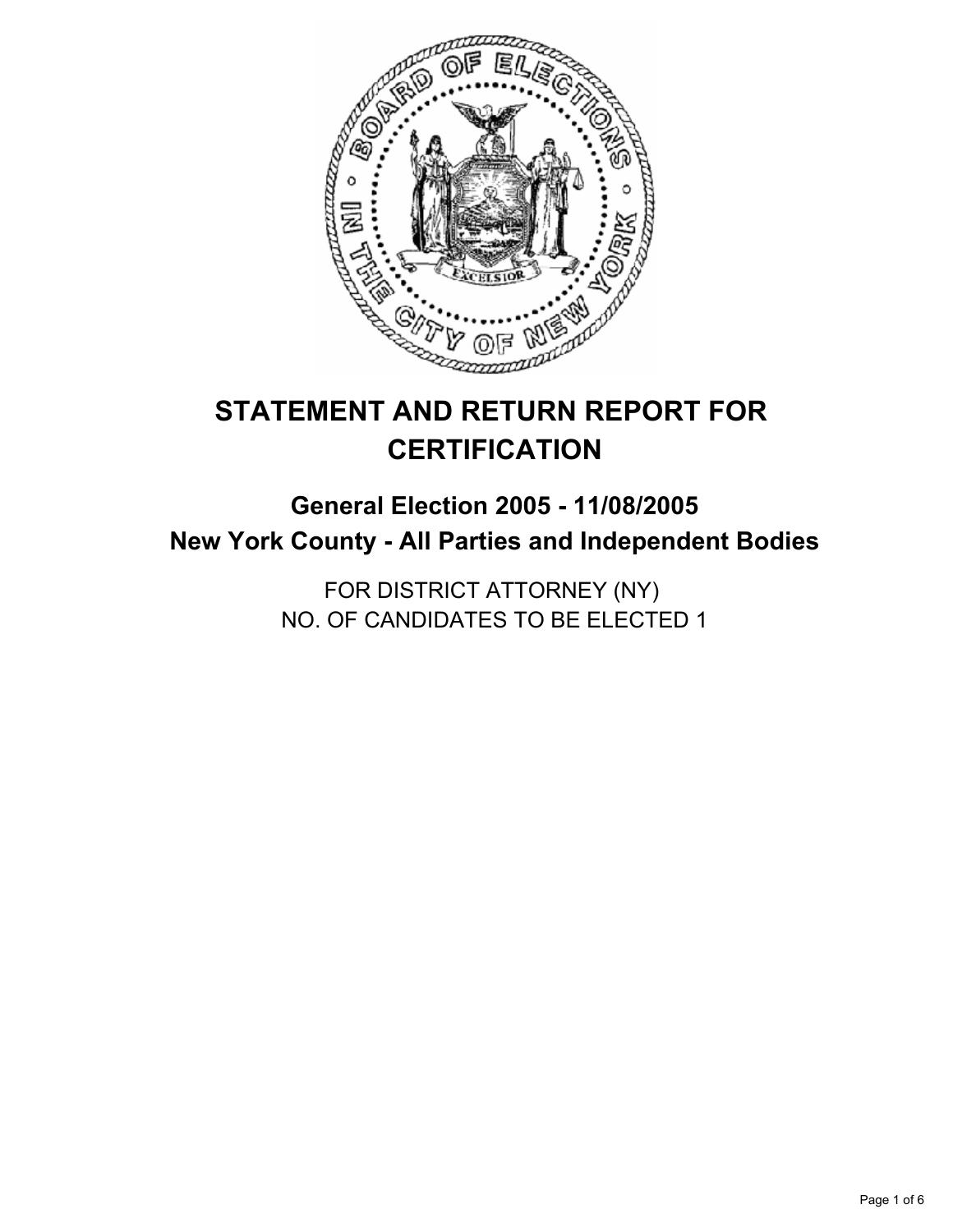

| PUBLIC COUNTER                         | 22,165 |
|----------------------------------------|--------|
| <b>EMERGENCY</b>                       | 56     |
| ABSENTEE/MILITARY                      | 346    |
| AFFIDAVIT                              | 364    |
| <b>TOTAL BALLOTS</b>                   | 22,931 |
| ROBERT M MORGENTHAU (REPUBLICAN)       | 3,637  |
| ROBERT M MORGENTHAU (DEMOCRATIC)       | 9,733  |
| ROBERT M MORGENTHAU (WORKING FAMILIES) | 698    |
| <b>TOTAL VOTES</b>                     | 14,068 |
| <b>UNRECORDED</b>                      | 8.863  |

#### **ASSEMBLY DISTRICT 65**

| <b>PUBLIC COUNTER</b>                  | 29,910 |  |
|----------------------------------------|--------|--|
| <b>EMERGENCY</b>                       | 93     |  |
| ABSENTEE/MILITARY                      | 719    |  |
| AFFIDAVIT                              | 566    |  |
| <b>TOTAL BALLOTS</b>                   | 31,288 |  |
| ROBERT M MORGENTHAU (REPUBLICAN)       | 8,459  |  |
| ROBERT M MORGENTHAU (DEMOCRATIC)       | 16,631 |  |
| ROBERT M MORGENTHAU (WORKING FAMILIES) | 655    |  |
| BERNARD GOETZ (WRITE-IN)               |        |  |
| LESLIE CROCKER SNYDER (WRITE-IN)       |        |  |
| RONALD SIMON (WRITE-IN)                |        |  |
| <b>TOTAL VOTES</b>                     | 25,748 |  |
| <b>UNRECORDED</b>                      | 5.540  |  |

| <b>PUBLIC COUNTER</b>                  | 27,761 |
|----------------------------------------|--------|
| <b>EMERGENCY</b>                       | 0      |
| ABSENTEE/MILITARY                      | 677    |
| <b>AFFIDAVIT</b>                       | 483    |
| <b>TOTAL BALLOTS</b>                   | 28,921 |
| ROBERT M MORGENTHAU (REPUBLICAN)       | 4,081  |
| ROBERT M MORGENTHAU (DEMOCRATIC)       | 17,879 |
| ROBERT M MORGENTHAU (WORKING FAMILIES) | 1,599  |
| JOY SILKY (WRITE-IN)                   |        |
| LYNNE STEWART (WRITE-IN)               |        |
| ROBERT MURRAY (WRITE-IN)               |        |
| <b>TOTAL VOTES</b>                     | 23,562 |
| <b>UNRECORDED</b>                      | 5.359  |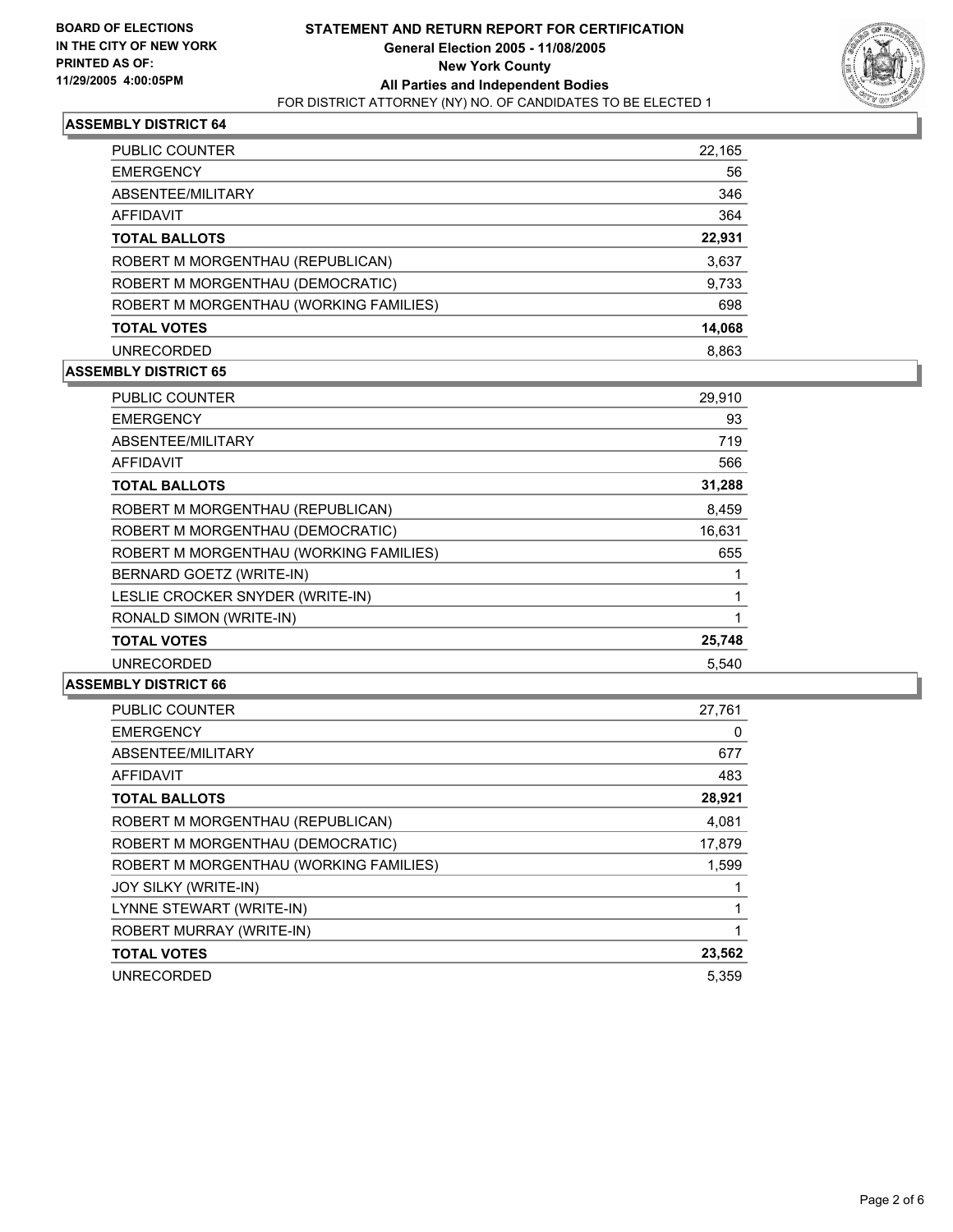

| PUBLIC COUNTER                         | 33,851 |
|----------------------------------------|--------|
| <b>EMERGENCY</b>                       | 18     |
| ABSENTEE/MILITARY                      | 827    |
| <b>AFFIDAVIT</b>                       | 589    |
| <b>TOTAL BALLOTS</b>                   | 35,285 |
| ROBERT M MORGENTHAU (REPUBLICAN)       | 6,100  |
| ROBERT M MORGENTHAU (DEMOCRATIC)       | 21,767 |
| ROBERT M MORGENTHAU (WORKING FAMILIES) | 1,185  |
| BERNARD GOETZ (WRITE-IN)               |        |
| DAVID SACH (WRITE-IN)                  |        |
| KELVIN BIAS (WRITE-IN)                 |        |
| SETH ROSMALIN (WRITE-IN)               |        |
| <b>TOTAL VOTES</b>                     | 29,056 |
| <b>UNRECORDED</b>                      | 6.229  |

**ASSEMBLY DISTRICT 68**

| <b>PUBLIC COUNTER</b>                  | 22,280 |  |
|----------------------------------------|--------|--|
| <b>EMERGENCY</b>                       | 77     |  |
| ABSENTEE/MILITARY                      | 256    |  |
| <b>AFFIDAVIT</b>                       | 352    |  |
| <b>TOTAL BALLOTS</b>                   | 22,965 |  |
| ROBERT M MORGENTHAU (REPUBLICAN)       | 2,331  |  |
| ROBERT M MORGENTHAU (DEMOCRATIC)       | 12,296 |  |
| ROBERT M MORGENTHAU (WORKING FAMILIES) | 505    |  |
| CALVIN SOLOMON (WRITE-IN)              |        |  |
| NIGEL H. (WRITE-IN)                    |        |  |
| <b>TOTAL VOTES</b>                     | 15,134 |  |
| <b>UNRECORDED</b>                      | 7.831  |  |

| <b>PUBLIC COUNTER</b>                  | 30,324 |
|----------------------------------------|--------|
| <b>EMERGENCY</b>                       | 31     |
| ABSENTEE/MILITARY                      | 542    |
| <b>AFFIDAVIT</b>                       | 469    |
| <b>TOTAL BALLOTS</b>                   | 31,366 |
| ROBERT M MORGENTHAU (REPUBLICAN)       | 3,318  |
| ROBERT M MORGENTHAU (DEMOCRATIC)       | 19,263 |
| ROBERT M MORGENTHAU (WORKING FAMILIES) | 1,632  |
| AL SHARPTON (WRITE-IN)                 |        |
| LESLIE CROCKER SNYDER (WRITE-IN)       |        |
| NORMAN SIEGEL (WRITE-IN)               |        |
| <b>TOTAL VOTES</b>                     | 24,216 |
| <b>UNRECORDED</b>                      | 7.150  |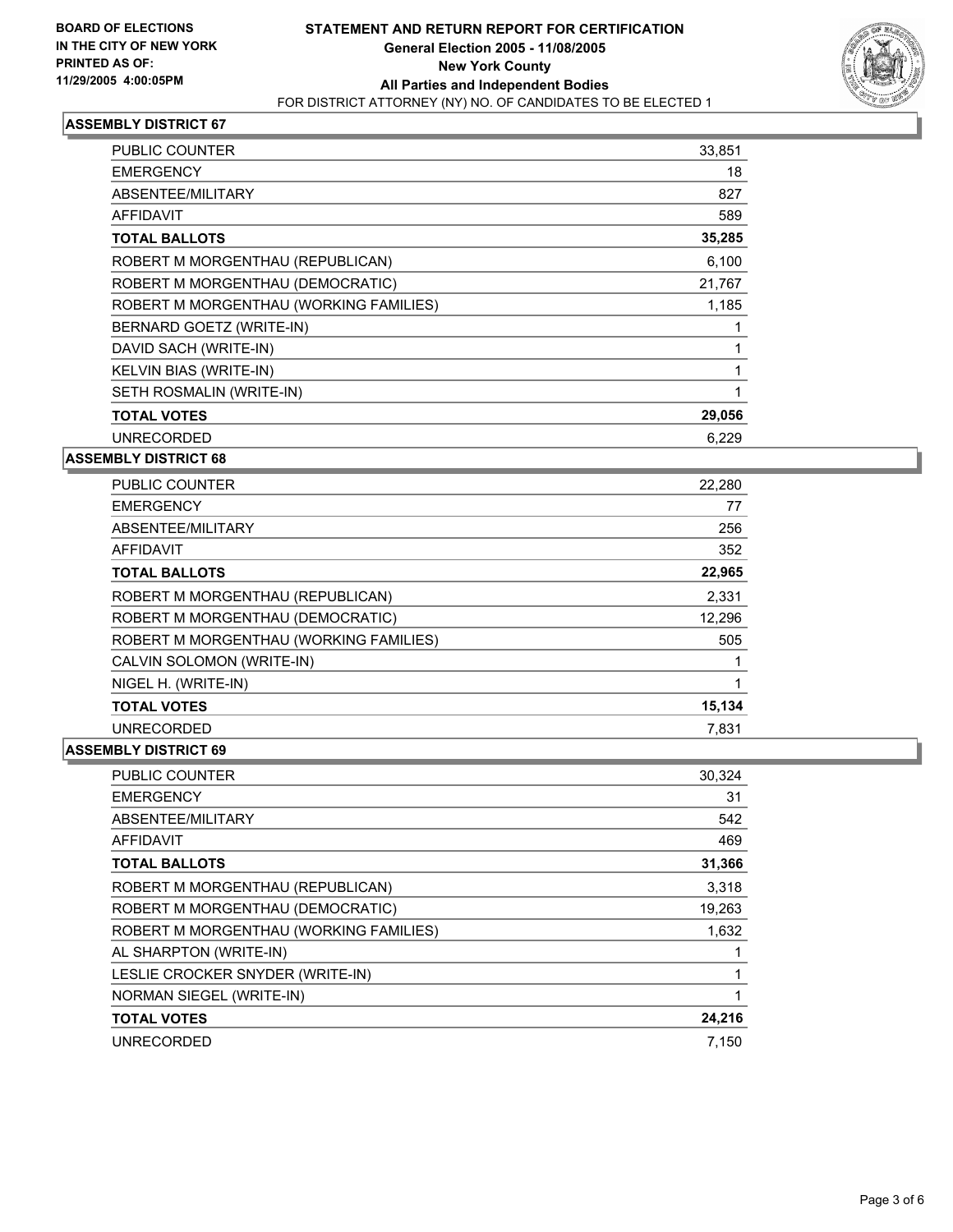

| PUBLIC COUNTER                         | 22,271 |
|----------------------------------------|--------|
| <b>EMERGENCY</b>                       | 43     |
| ABSENTEE/MILITARY                      | 331    |
| AFFIDAVIT                              | 399    |
| <b>TOTAL BALLOTS</b>                   | 23,044 |
| ROBERT M MORGENTHAU (REPUBLICAN)       | 1,704  |
| ROBERT M MORGENTHAU (DEMOCRATIC)       | 13,298 |
| ROBERT M MORGENTHAU (WORKING FAMILIES) | 523    |
| <b>TOTAL VOTES</b>                     | 15,525 |
| <b>UNRECORDED</b>                      | 7.519  |
|                                        |        |

### **ASSEMBLY DISTRICT 71**

| PUBLIC COUNTER                         | 23,498 |  |
|----------------------------------------|--------|--|
| <b>EMERGENCY</b>                       | 69     |  |
| ABSENTEE/MILITARY                      | 307    |  |
| AFFIDAVIT                              | 366    |  |
| <b>TOTAL BALLOTS</b>                   | 24,240 |  |
| ROBERT M MORGENTHAU (REPUBLICAN)       | 2,568  |  |
| ROBERT M MORGENTHAU (DEMOCRATIC)       | 14,111 |  |
| ROBERT M MORGENTHAU (WORKING FAMILIES) | 768    |  |
| <b>TOTAL VOTES</b>                     | 17,447 |  |
| <b>UNRECORDED</b>                      | 6.793  |  |

#### **ASSEMBLY DISTRICT 72**

| <b>PUBLIC COUNTER</b>                  | 18,635 |
|----------------------------------------|--------|
| <b>EMERGENCY</b>                       | 3      |
| ABSENTEE/MILITARY                      | 101    |
| AFFIDAVIT                              | 188    |
| <b>TOTAL BALLOTS</b>                   | 18,927 |
| ROBERT M MORGENTHAU (REPUBLICAN)       | 1,675  |
| ROBERT M MORGENTHAU (DEMOCRATIC)       | 10,151 |
| ROBERT M MORGENTHAU (WORKING FAMILIES) | 312    |
| <b>TOTAL VOTES</b>                     | 12,138 |
| <b>UNRECORDED</b>                      | 6.789  |
|                                        |        |

| <b>PUBLIC COUNTER</b>                  | 33,043 |
|----------------------------------------|--------|
| <b>EMERGENCY</b>                       | 44     |
| ABSENTEE/MILITARY                      | 972    |
| AFFIDAVIT                              | 484    |
| <b>TOTAL BALLOTS</b>                   | 34,543 |
| ROBERT M MORGENTHAU (REPUBLICAN)       | 11,153 |
| ROBERT M MORGENTHAU (DEMOCRATIC)       | 17,118 |
| ROBERT M MORGENTHAU (WORKING FAMILIES) | 495    |
| <b>TOTAL VOTES</b>                     | 28,766 |
| <b>UNRECORDED</b>                      | 5.777  |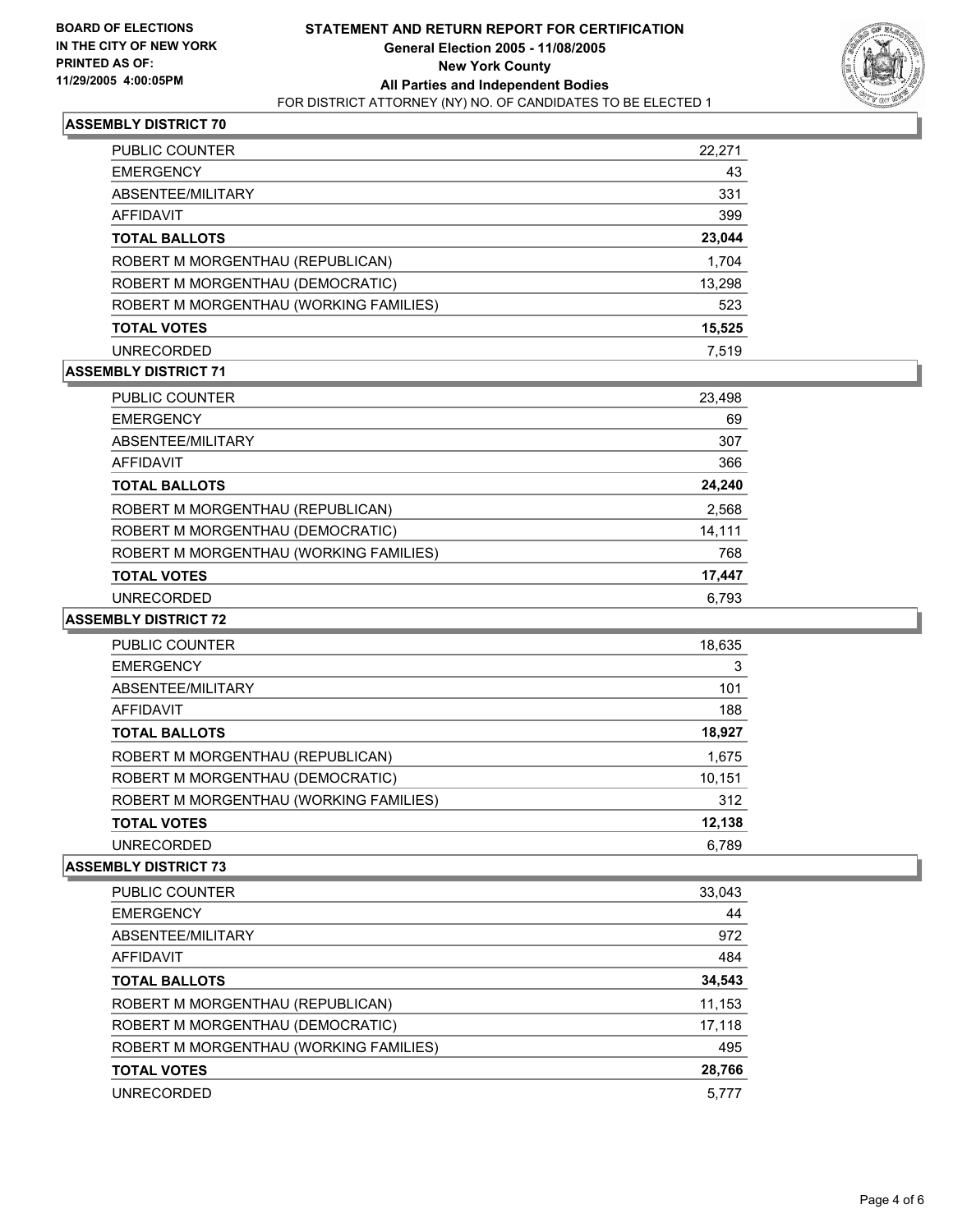

| <b>PUBLIC COUNTER</b>                  | 28,928 |
|----------------------------------------|--------|
| <b>EMERGENCY</b>                       | 120    |
| ABSENTEE/MILITARY                      | 538    |
| AFFIDAVIT                              | 398    |
| <b>TOTAL BALLOTS</b>                   | 29,984 |
| ROBERT M MORGENTHAU (REPUBLICAN)       | 5,170  |
| ROBERT M MORGENTHAU (DEMOCRATIC)       | 16,540 |
| ROBERT M MORGENTHAU (WORKING FAMILIES) | 1,069  |
| LESLIE CROCKER SNYDER (WRITE-IN)       |        |
| MARK LEVIN (WRITE-IN)                  |        |
| ROY BEAM (WRITE-IN)                    |        |
| <b>TOTAL VOTES</b>                     | 22,782 |
| <b>UNRECORDED</b>                      | 7.202  |

| <b>PUBLIC COUNTER</b>                  | 28,157 |
|----------------------------------------|--------|
| <b>EMERGENCY</b>                       | 50     |
| ABSENTEE/MILITARY                      | 670    |
| <b>AFFIDAVIT</b>                       | 482    |
| <b>TOTAL BALLOTS</b>                   | 29,359 |
| ROBERT M MORGENTHAU (REPUBLICAN)       | 5,263  |
| ROBERT M MORGENTHAU (DEMOCRATIC)       | 17,078 |
| ROBERT M MORGENTHAU (WORKING FAMILIES) | 1,107  |
| CHARLES ZLATKIN (WRITE-IN)             |        |
| LARA FUCHS (WRITE-IN)                  |        |
| LESLIE CROCKER SNYDER (WRITE-IN)       |        |
| NORMAN SIEGEL (WRITE-IN)               |        |
| WILLIAM FITZGERALD (WRITE-IN)          |        |
| <b>TOTAL VOTES</b>                     | 23,453 |
| <b>UNRECORDED</b>                      | 5,906  |
|                                        |        |